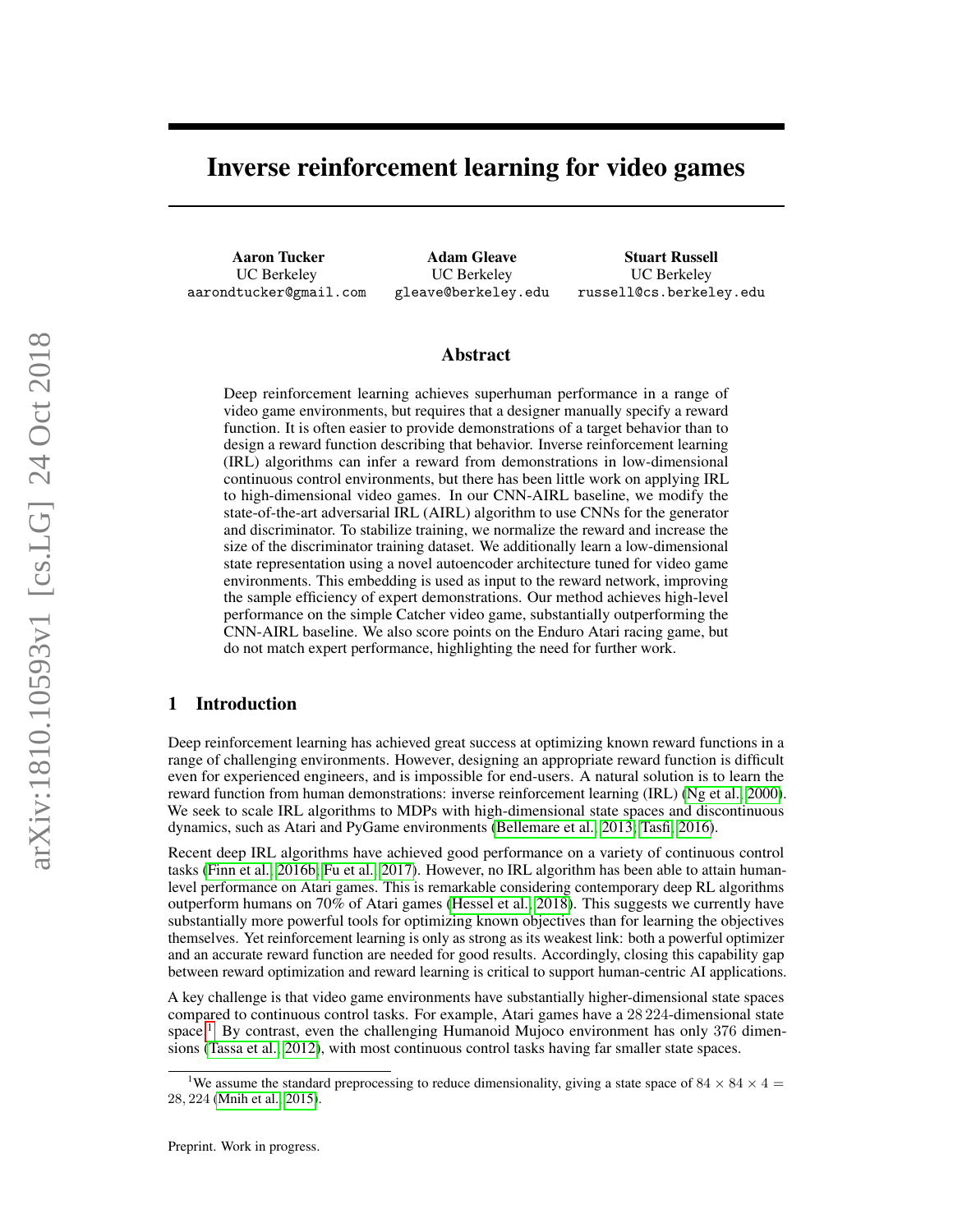Additionally, the reward function in video games is often discontinuous. For example, a shooter game gives positive reward when a shot touches a target, but no reward if the shot is a pixel away from the target. By contrast, continuous control tasks typically have smooth reward functions, such as the distance from a goal or forward velocity.

Related to this, expert demonstrations tend to be multimodal. For example, an optimal policy might dodge a target by veering sharply to the left or the right. The direction chosen is unimportant, and could be random or depend on small details (such as whether the agent is already slightly to the left or right of the target). A naive reward learner, seeing demonstrations both to the left and the right in similar states, might assign similar reward to both the left and right action. But the resulting policy would not travel far in either direction, and might consequently crash into the target. It is therefore necessary for a sharp decision boundary to be learned, which is typically harder to represent.

Our approach is based on the adversarial training method pioneered by GAN Guided Cost Learning (GAN-GCL) and adversarial IRL [\(Finn et al., 2016a;](#page-8-4) [Fu et al., 2017\)](#page-8-2). As a baseline, we extended adversarial IRL to support discrete action spaces and replaced the policy and reward networks with CNNs [\(LeCun et al., 1995\)](#page-9-4). We found this baseline never achieves better than random performance in Atari games, although it is able to score some points in a simple PyGame environment, Catcher. This is unsurprising as adversarial training is often unstable, especially in high-dimensional environments. Indeed, a key benefit of adversarial IRL over GAN-GCL is the variance reduction from discriminating state-action pairs rather than entire trajectories.

We use two methods to scale IRL to video games. First, we train the discriminator on samples from previous versions of the generator (policy) in addition to the current version. This is similar to a variance-reduction technique used in guided cost learning [\(Finn et al., 2016b\)](#page-8-1), but omitted from adversarial IRL. Second, we train an autoencoder on environment frames collected via random exploration. Conventional autoencoder designs tend to neglect small, difficult to model objects such as a moving ball. We propose a novel autoencoder architecture based on a mixture of Gaussians model that is better suited to video game environments. The resulting low-dimensional embedding is used as an input to the reward network (discriminator). The policy network (generator) continues to receive raw image inputs.

Together, we find these techniques are able to stabilize training to achieve near expert-level performance on Catcher and to score points in Enduro, an Atari racing game. These results support the hypothesis that GAN-based inverse reinforcement learning methods are capable of learning rewards in video games provided the variance can be managed. In further work, we plan to investigate other methods for stabilizing GAN training in order to extend our approach to a broader class of games.

# 2 Related work

Inverse reinforcement learning (IRL) was first described by [Ng et al.](#page-9-0) [\(2000\)](#page-9-0). Early work assumed optimal demonstrations and a reward function that is linear in a known set of features. The key challenge was reward ambiguity: given an optimal policy for some MDP, there are many reward functions that could have led to this policy. [Abbeel and Ng](#page-8-5) [\(2004\)](#page-8-5) developed a method that, in the limit of infinite data, recovers a policy that obtains the same reward as the expert on the original MDP. However, it will not surpass the expert in performance, and the value obtained may be arbitrarily bad on MDPs with the same reward but different transition dynamics.

The next key wave of work came in the form of Bayesian IRL and Maximum Entropy IRL. Bayesian IRL embraced reward ambiguity, inferring a posterior distribution over rewards rather than committing to a given reward function [\(Ramachandran and Amir, 2007\)](#page-9-5). By contrast, Maximum Entropy IRL returns a reward function that matches the expected feature counts, favoring rewards that lead to a higher-entropy stochastic policy [\(Ziebart et al., 2008,](#page-9-6) [2010\)](#page-9-7). The feature matching constraint gives the same guarantee as [Abbeel and Ng](#page-8-5)  $(2004)$ , while maximizing entropy improves generalization to environments with different dynamics.

In addition, both Bayesian and Maximum Entropy IRL relaxed the optimal demonstrations assumption, instead modeling the expert as being Boltzmann rational. That is, the probability of the expert taking an action is proportional to the exponential of the Q-value:

$$
\pi^{E}(a \mid s) \propto \exp(Q^*(s, a)).
$$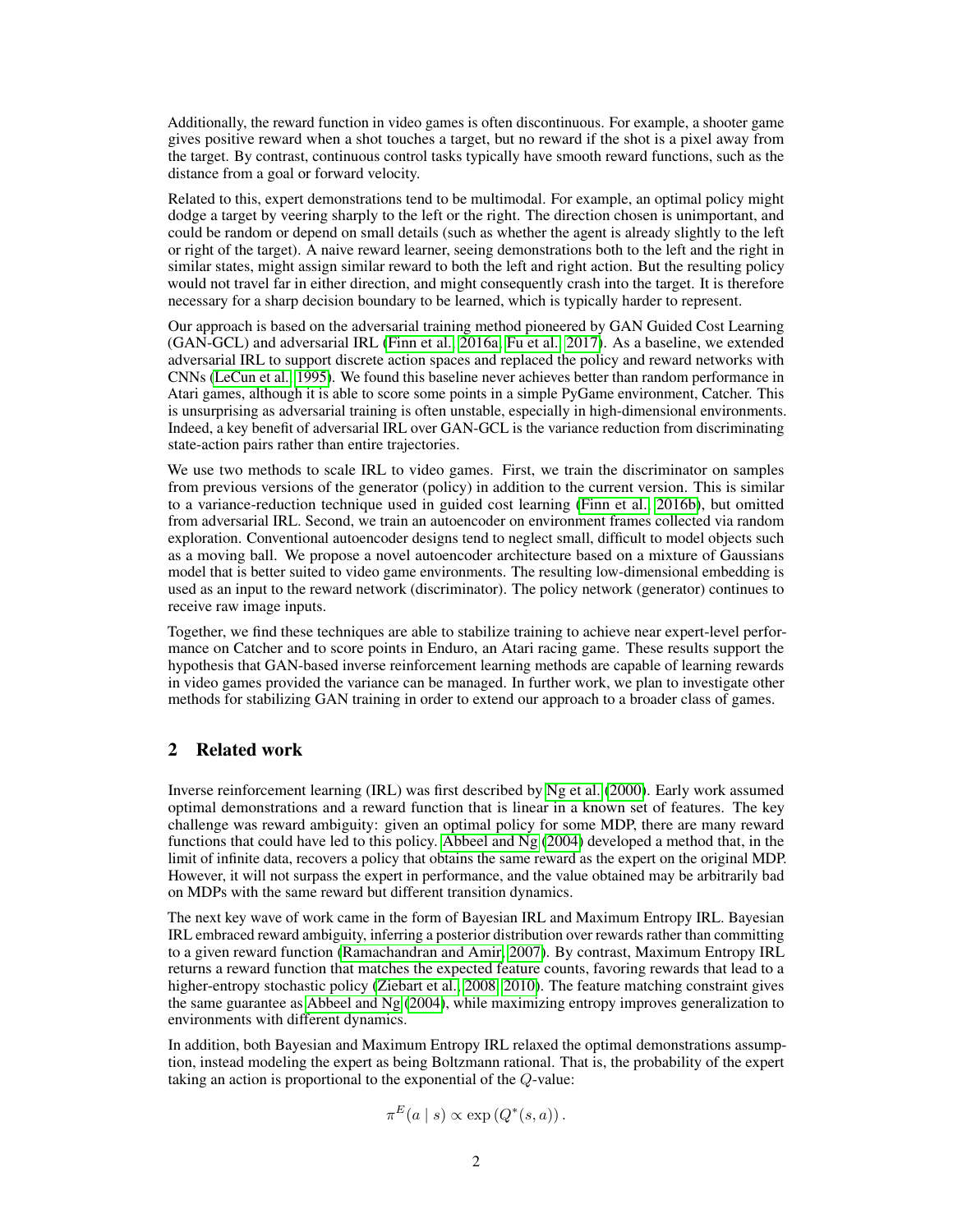A policy optimizing the resulting reward function can therefore do *better* than the demonstrations originally provided, a key advantage over previous work.

Most recent work has built on Maximum Entropy IRL since it is amenable to computationally efficient implementations. The original Maximum Entropy IRL algorithm assumed known transition dynamics, a finite state space and a linear reward over features. Successive developments have relaxed these restrictions. Relative Entropy IRL scales to MDPs with infinite state spaces and unknown transition dynamics, but continues to assume a linear reward [\(Boularias et al., 2011\)](#page-8-6). By contrast, deep IRL can learn a non-linear reward function, but requires a finite state space with known dynamics [\(Wulfmeier](#page-9-8) [et al., 2015\)](#page-9-8). Guided Cost Learning (GCL) pioneered a hybrid of these two approaches, and was the first algorithm able to learn non-linear reward functions over an infinite state space with unknown transition dynamics [\(Finn et al., 2016b\)](#page-8-1). It was quickly noticed that GCL was related to GAN training [\(Finn et al., 2016a\)](#page-8-4), which was then exploited with adversarial IRL [\(Fu et al., 2017\)](#page-8-2).

Despite this large body of work, to the best of our knowledge the only attempt at applying IRL to video games is by [Uchibe](#page-9-9) [\(2018\)](#page-9-9). This approach classifies state transitions as expert or non-expert using logistic regression. The classifier is then used as a reward function to train a deep RL algorithm. Their experiments show this algorithm rarely outperforms the behavioral cloning baseline, underscoring the need for further work in this area. Our method differs by training the policy and reward jointly in an adversarial fashion, and by employing a variety of variance reduction techniques.

Imitation learning from visual data has a long history in mobile robotics, including autonomous driving [\(Pomerleau, 1989;](#page-9-10) [Bojarski et al., 2016\)](#page-8-7) and quadcopter control [\(Ross et al., 2013\)](#page-9-11). Recent work has made progress in sample efficiency [\(Finn et al., 2017\)](#page-8-8) and learning from third-person observations [\(Liu et al., 2018;](#page-9-12) [Stadie et al., 2017\)](#page-9-13). However, there is little work involving imitation learning on video games.

To the best of our knowledge, deep Q-learning from demonstrations (DQfD) was the first work to use demonstrations in Atari games [\(Hester et al., 2018\)](#page-8-9). However, DQfD uses demonstrations to bootstrap reinforcement learning against a known reward function, rather than learning the reward function from demonstrations. The authors also evaluated a simple behavioral cloning baseline, which predictably performed poorly on the majority of games. [Kurin et al.](#page-8-10) [\(2017\)](#page-8-10) collected a human dataset on Atari games and independently evaluated behavioral cloning, obtaining similar negative results. Recent work by [Aytar et al.](#page-8-11) [\(2018\)](#page-8-11) imitates expert game play from YouTube videos, outperforming average human performance on three 'hard exploration' Atari games.

[Christiano et al.](#page-8-12) [\(2017\)](#page-8-12) applied active preference learning to Atari games, asking users to select the best of two trajectories generated from an ensemble of policies. The policies were trained to maximize a reward function that was being learned from user feedback in an iterative process. [Christiano et al.](#page-8-12) achieve good performance, matching a direct RL approach in most cases and in one environment even outperforming it. Our work differs from this approach by learning directly from demonstrations, avoiding the need for interactive user feedback.

## 3 CNN-AIRL

We build on adversarial IRL (AIRL), an algorithm achieving state-of-the-art performance on simulated robotics tasks [\(Fu et al., 2017\)](#page-8-2). The reference implementation of AIRL assumes a continuous action space and uses a fully-connected policy and reward network, a poor fit for high-dimensional image inputs [\(Fu, 2018\)](#page-8-13). We developed CNN-AIRL as a baseline, making the minimal set of modifications needed to run AIRL on video games. In this section we summarize CNN-AIRL, deferring discussion of more substantial modifications to section [4.](#page-3-0)

Adversarial IRL formulates the inverse reinforcement learning problem as a GAN [\(Goodfellow et al.,](#page-8-14) [2014\)](#page-8-14). We learn a reward function  $f_{\theta}(s, a)$  for taking action a in state s and a stochastic policy  $\pi(a \mid s)$ . The policy is the generator, and is trained using forward RL on the reward function  $f_\theta(s, a)$ . The discriminator is restricted to have the special form:

$$
D_{\theta}(s, a) = \frac{\exp(f_{\theta}(s, a))}{\exp(f_{\theta}(s, a)) + \pi(a \mid s)}
$$

.

The discriminator is trained via logistic regression to distinguish between expert demonstrations and background samples from the generator. At optimality,  $f^*(s, a) = \log \pi^*(a | s) = A^*(s, a)$ , the advantage function of the optimal policy [\(Fu et al., 2017,](#page-8-2) appendix A).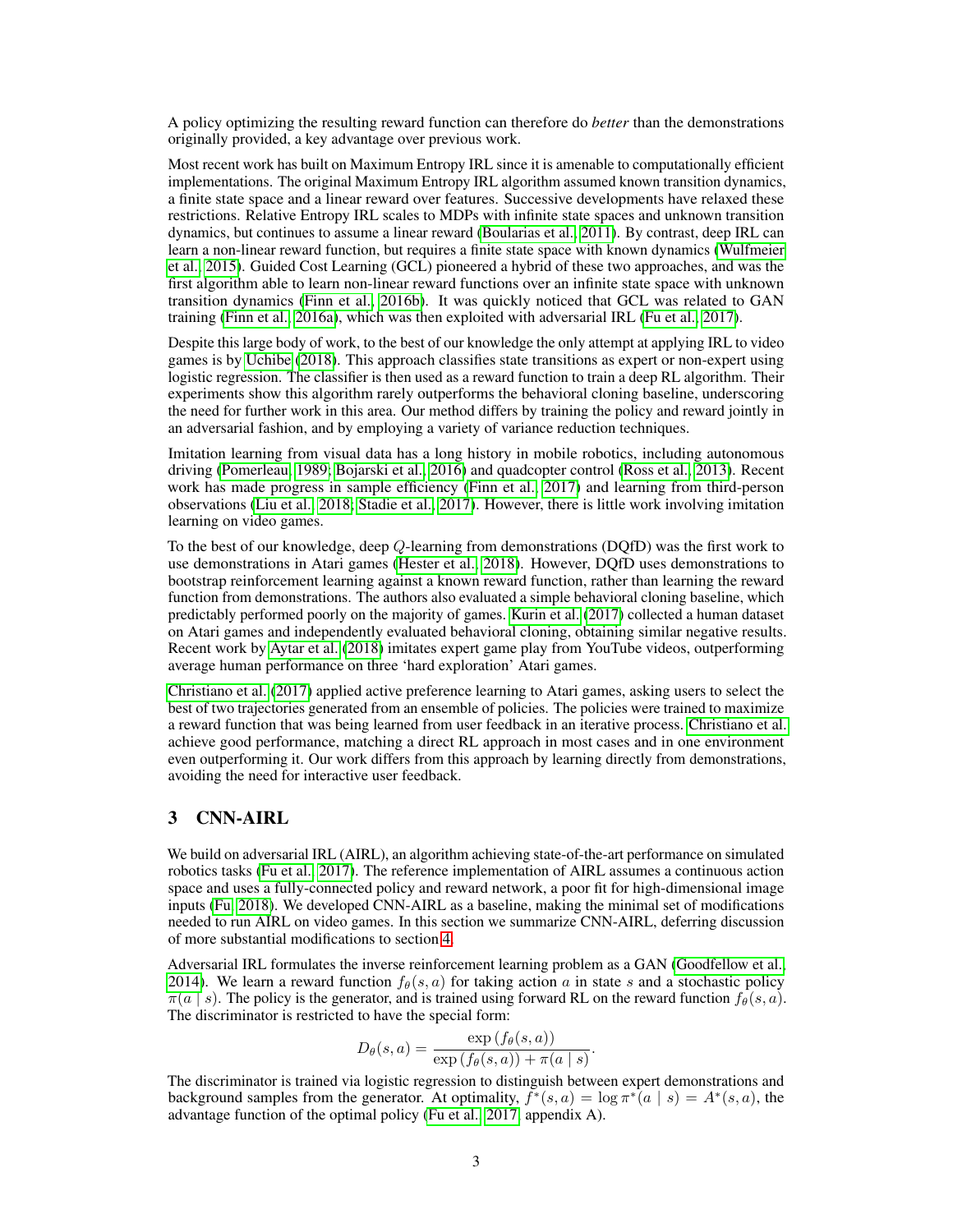AIRL has previously only been applied to simulated robotics tasks, with low-dimensional inputs and continuous action spaces. In order to scale to image inputs, we substituted a convolutional neural network for the multilayer perceptron in the reward and policy model. For the policy network, we use the architecture described in [Mnih et al.](#page-9-3) [\(2015\)](#page-9-3). We base the reward network on the same architecture, but modify it to use a batch normalized leaky ReLU [\(Maas et al., 2013\)](#page-9-14) as used in DCGAN [\(Radford](#page-9-15) [et al., 2016\)](#page-9-15).

The reward network therefore consists of three convolutional layers, followed by two fully-connected layers. For state-only reward networks  $R(s)$ , we make no further modifications. For a reward network  $R(s, a)$  taking states and actions as input, we concatenate the one-hot coded action vector to the CNN output, before the fully-connected layers.

Our final modification is to use Proximal Policy Optimization (PPO) [\(Schulman et al., 2017\)](#page-9-16) to train the policy network instead of Trust-Region Policy Optimization (TRPO) [\(Schulman et al., 2015\)](#page-9-17), used in the original AIRL implementation. We selected PPO since it outperforms TRPO on Atari games (in tests where the reward is known), and is simpler to implement.

# <span id="page-3-0"></span>4 Stabilizing training

In the previous section, we described CNN-AIRL: a lightly modified version of AIRL that is able to operate in video game environments. However, unsurprisingly the performance of this algorithm proved underwhelming in tests. In this section, we propose several extensions to this baseline approach.

## 4.1 Dataset expansion

Adversarial IRL (AIRL) trains the discriminator to distinguish between expert demonstrations, and background samples from the generator. At each discriminator training step, a dataset of state-action pairs is sampled from both the demonstrations and background samples. Gradient descent is then performed for several iterations to minimize the cross-entropy loss. If the dataset is too small, the discriminator may overfit. The reward provided to the generator will then have low information content, and neither the discriminator nor the generator will converge.

In the original implementation of AIRL, the most recent rollout of the generator is used for background samples, with an equal number of samples taken from the demonstrations. However, the length of generator rollouts is typically fairly small: we use a rollout of 1024 timesteps. This dataset size is too small for discriminator training. In general, there is no reason why the appropriate dataset size for inverse RL should be the same as the number of timesteps of forward RL experience.

In dataset expansion, we increase the number of background samples by using the last  $k$  rollouts of forward RL, similar to an approach employed in guided cost learning [\(Finn et al., 2016b\)](#page-8-1). In our experiments, we implement dataset expansion by running  $k$  steps of forward RL for each discriminator training step. However, it is possible to vary the ratio of generator and discriminator training separately; we leave separate tuning of these hyperparameters to further work.

#### 4.2 Reward normalization

In adversarial IRL, we alternate between generator and discriminator training which update the policy and reward networks respectively. During generator training, we run forward RL to update the policy network based on rewards predicted by the reward network. Forward RL algorithms typically assume a stationary reward: true in most environments, but not when the reward network is being updated.

In particular, policy gradient approaches such as TRPO or PPO typically take gradient steps depending on an estimate of the advantage function. The advantage function in turn depends on an estimate of the value of each state. The predicted value is based on rewards output by previous reward networks, that may be substantially different to the current reward.

Adversarial training necessarily involves a non-stationary component, so there is no simple solution to this problem. However, since the optimal policy is invariant under positive affine transformations of the reward function, we can at least fix the mean and standard deviation of reward over time. Specifically, we center and rescale rewards using the mean and standard deviation of rewards on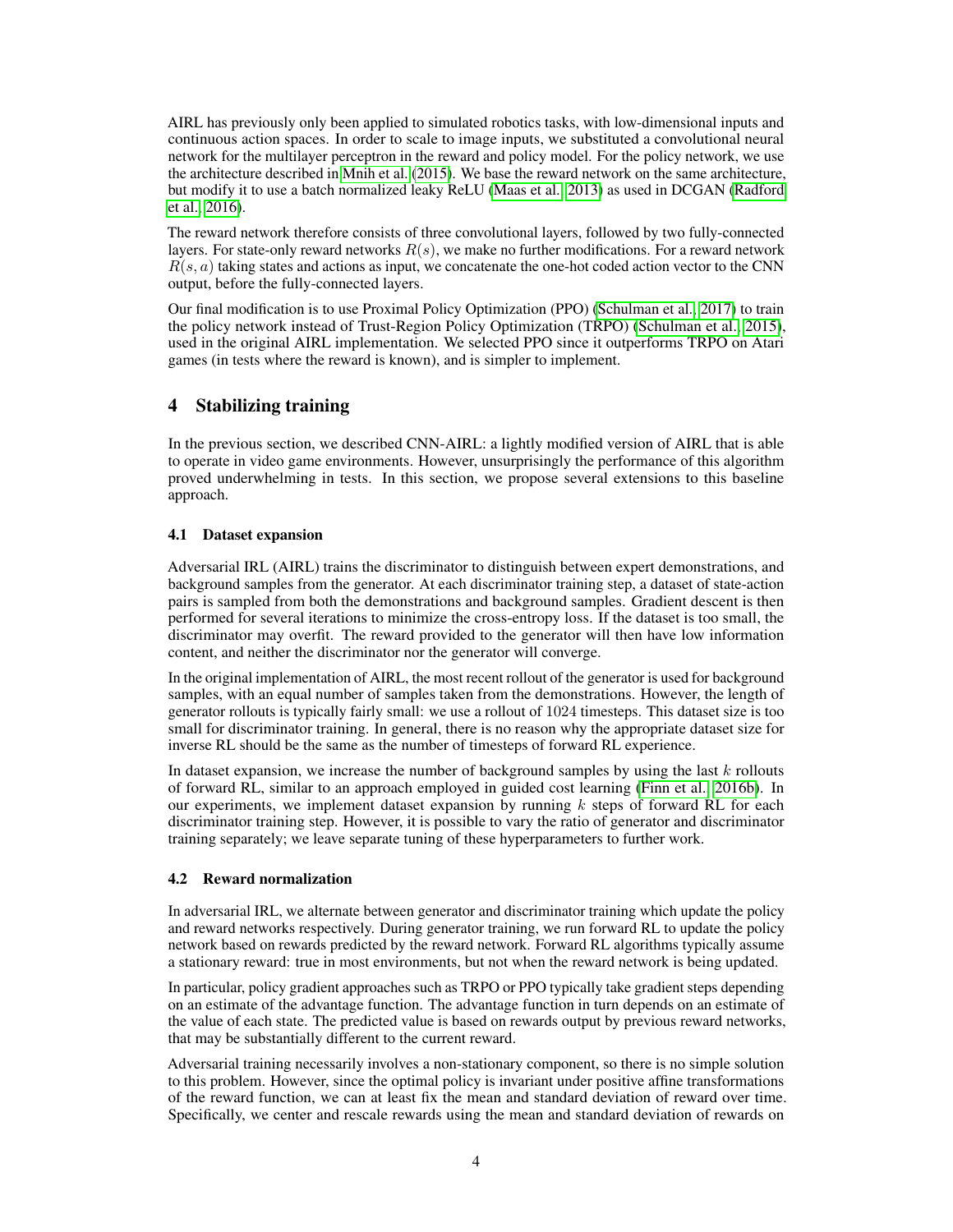the last sample of trajectories used to train the discriminator. Note this still allows a policy to achieve above-mean reward during forward RL training, as the reward is only re-normalized after discriminator training.

#### 4.3 Pixel-class autoencoders

Video games are challenging in large part due to their high dimensional state space. Deep RL algorithms are able to learn good policies, but require millions of frames of experience. However, collecting this many human demonstrations would be slow and prohibitively expensive. Our IRL algorithm therefore needs to be orders of magnitude more sample efficient than RL algorithms when it comes to human demonstrations.

Although the raw input from a video game is high dimensional, the intrinsic dimensionality of the task is much lower. For example, in Pong it is sufficient to represent the coordinates and velocity of the paddles and ball, and the current score of each player. Crucially, it should be possible to learn a good representation through only unsupervised exploration of the environment.

We use an autoencoder to learn a low-dimensional embedding for frames collected by random exploration in a video game. This embedding forms the input to the reward network, allowing it to learn from a small number of expert demonstrations. The policy network continues to receive direct visual input, since we are not concerned with the sample efficiency of unsupervised rollouts.

We found many standard autoencoder methods failed to capture critical details such as the position of a ball or paddle, with the object often vanishing entirely in the decoded image. This motivated us to develop a new architecture which is better suited to reconstructing frames from small embedding vectors. Our key insight is that Atari and other simple video games use a small number of discrete colors in the display.

We model each pixel as being drawn from a mixture of Gaussians, with each Gaussian corresponding to a particular type of object. Our pixel-class CNN outputs class logits  $z_{ijk}$  for each pixel  $(i, j)$ , rather than making a direct prediction of the pixel value. The class label  $c_{ij}$  is sampled from softmax( $\mathbf{z}_{ij}$ ). The grayscale value  $x_{ij}$  for pixel  $(i, j)$  is drawn from the Gaussian  $\mathcal{N}(\mu_{c_{ij}}, \sigma_{c_{ij}}^2)$ . The  $\mu_k$  and  $\sigma_k$  are variables that are jointly learned with the logits  $z_{ijk}$ . We train the CNN to maximize the likelihood of the data under this observation model.

Prior work in image segmentation has used a mixture of Gaussians observation model [\(Friedman and](#page-8-15) [Russell, 1997\)](#page-8-15). However, this previous work assumes a constant class probability for each pixel and uses an EM algorithm to infer the model parameters. By contrast, we use a CNN to output the class logits based on the image input, and perform maximum likelihood estimation via gradient descent.

# 5 Experiments

We evaluated our method on Catcher, a simple PyGame environment, and Enduro, an Atari racing game. We generated synthetic expert demonstrations from a policy trained with PPO on the groundtruth reward function. We train our IRL algorithm on eight trajectories sampled from this expert policy, learning a joint reward-policy pair. We evaluate on an apprenticeship learning metric: the ground-truth reward obtained by the resulting policy. To elucidate the contribution of the different modifications we made to adversarial IRL, we also evaluate how the variance of the discriminator varies with dataset size, and compare our pixel-class autoencoder to standard techniques.

## 5.1 Performance on Catcher

Catcher is a PyGame environment involving a paddle and falling blocks (example frame in fig [1a.](#page-5-0)) A reward of  $+1$  is received when a block touches the paddle, and  $-1$  if it touches the ground. We report the results of an ablation study in fig [1b.](#page-5-0) Our best methods achieve performance comparable to the expert. The greatest improvement comes from dataset expansion, with the *Raw Large* variant outperforming the baseline CNN-AIRL *Raw Small* version. However, there is no benefit from using an autoencoder in this environment, with the *Encoded* variants achieved comparable reward to the *Raw* versions, perhaps because the visual input is so simple. There is also little difference between a state-action and state-only input to the reward network. All variants exhibit high variance.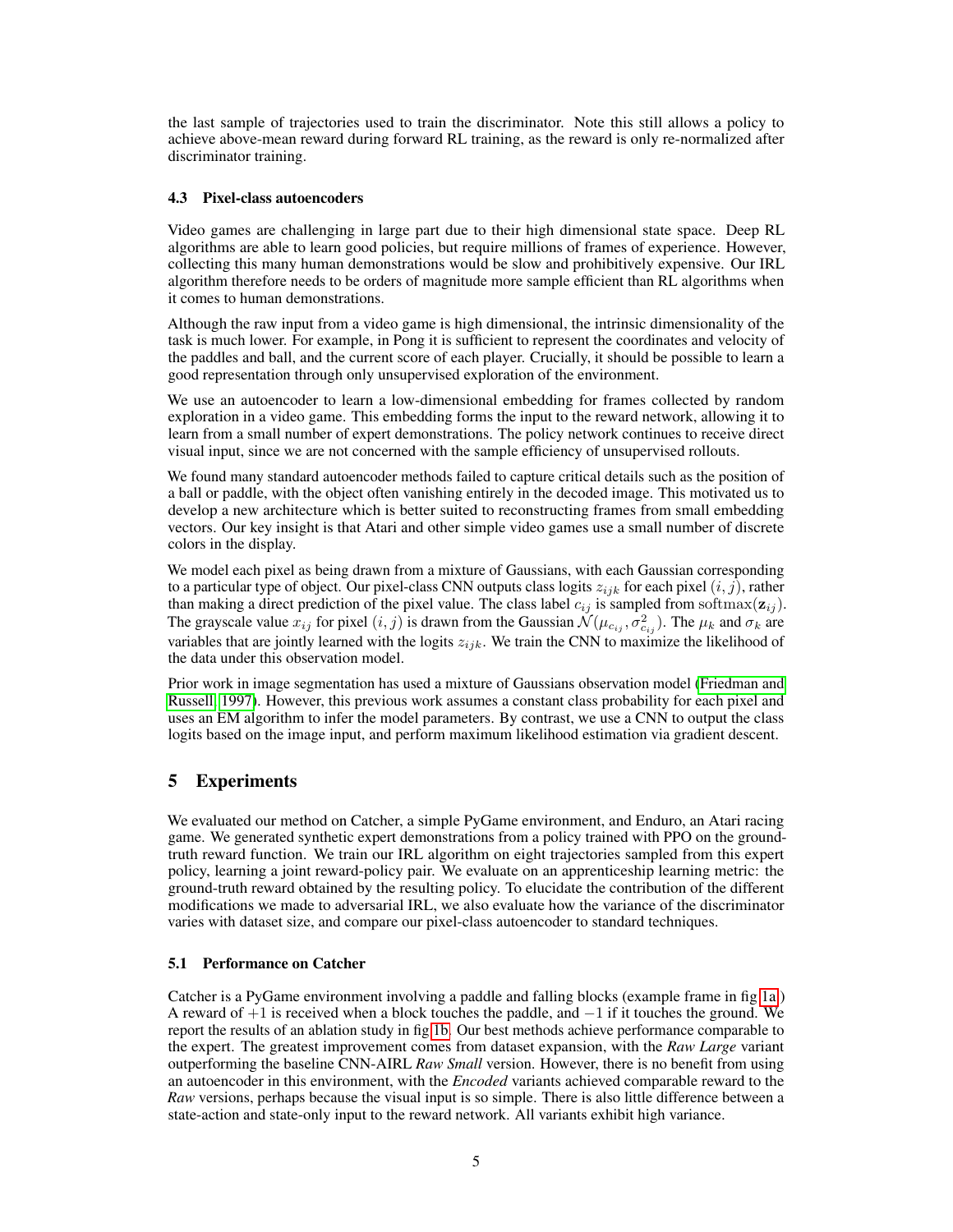<span id="page-5-0"></span>



(a) Screenshot from random exploration.

(b) Mean episode reward of IRL policy. Colors denote whether the discriminator input was raw images or an encoding, and whether the batch size was small or large. Solid or dashed line indicates if the discriminator also received an action input or just the state.

Figure 1: IRL on Catcher.

<span id="page-5-1"></span>

(a) Screenshot from random exploration.



(b) Mean episode reward of IRL policy. Colors denote whether the discriminator input was raw images or an encoding, and whether the batch size was small or large. In this test, the discriminator always receives an action input.

Figure 2: IRL on Enduro.

<span id="page-5-2"></span>

Figure 3: False positive rate for the discriminator on unseen samples from the expert policy. A rate in excess of 50% is indicative of overfitting.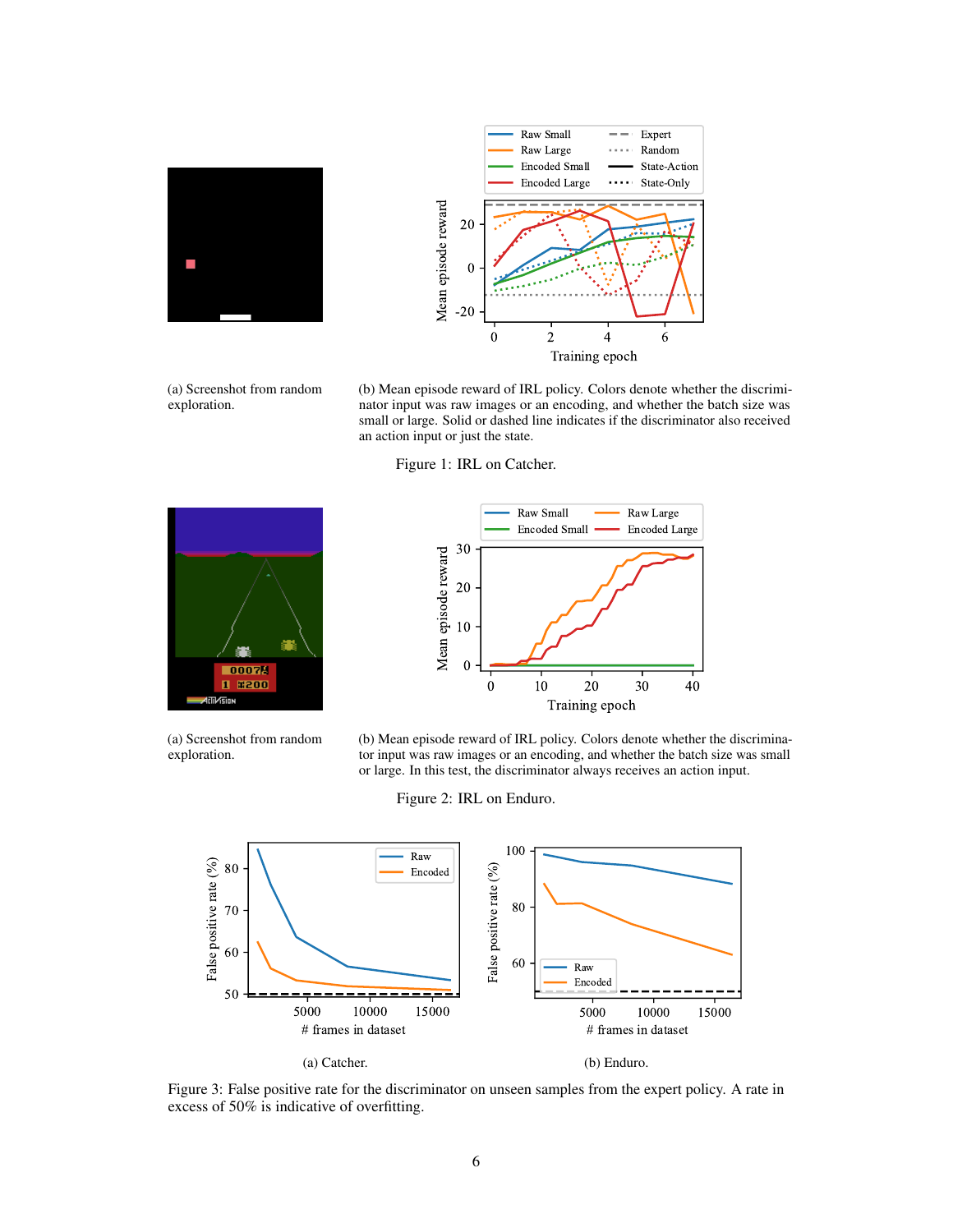<span id="page-6-0"></span>

Figure 4: Qualitative comparison of decoded Pong frames from a conventional and our pixel-class autoencoder.

#### 5.2 Performance on Enduro

Catcher provides a useful proof-of-concept environment, but is drastically simpler than most video games. As a challenge environment, we evaluate on Enduro, an Atari racing game with more complex dynamics (acceleration, steering, collisions, road curvature) and visual distractions (both the background and cars change color over time). We report our results in figure [2b.](#page-5-1) As expected, the baseline *Raw Small* variant fails to make progress, scoring zero points (as does the random policy). Both our *Raw Large* and *Encoded Large* variants score some points. Qualitatively, the policies appear to have learnt that acceleration is rewarding and are able to steer to stay on the road, but have not learnt to avoid colliding with other vehicles. Although the performance is substantially below the expert policy, which scores over 400 points, these results suggest the framework is capable of learning appropriate reward functions. Further improvements in stabilizing the adversarial training will be needed to yield full performance.

#### 5.3 Discriminator overfitting

We have seen in the previous sections that use of a larger dataset when training the discriminator improve IRL performance. These modifications were originally motivated by a hypothesis that the discriminator was prone to overfit to the expert demonstrations. We test this by presenting the discriminator with unseen trajectories sampled from the same expert policy used to generate the in-sample expert demonstrations. Ideally, the discriminator false positive rate would be 50%: any value in excess of this indicates it has overfit to the particular samples.

In figure [3,](#page-5-2) we report results on Catcher and Enduro, both for raw image input and a low-dimensional encoding. Use of a larger dataset size drastically decreases the false positive rate in both environments. On Catcher, using a low-dimensional encoding decreases the false positive rate with small datasets, but has little effect with larger datasets.

On Enduro, the low-dimensional encoding substantially decreases the false positive rate. Remarkably, the false positive rate for the encoding with 1024 frames (the smallest dataset tested) is lower than for the raw input with 16 834 frames (the largest dataset). Despite this, we saw in the previous section that dataset size has a greater effect on policy performance than the use of an encoding, suggesting that a larger dataset may have other beneficial effects not captured in this test.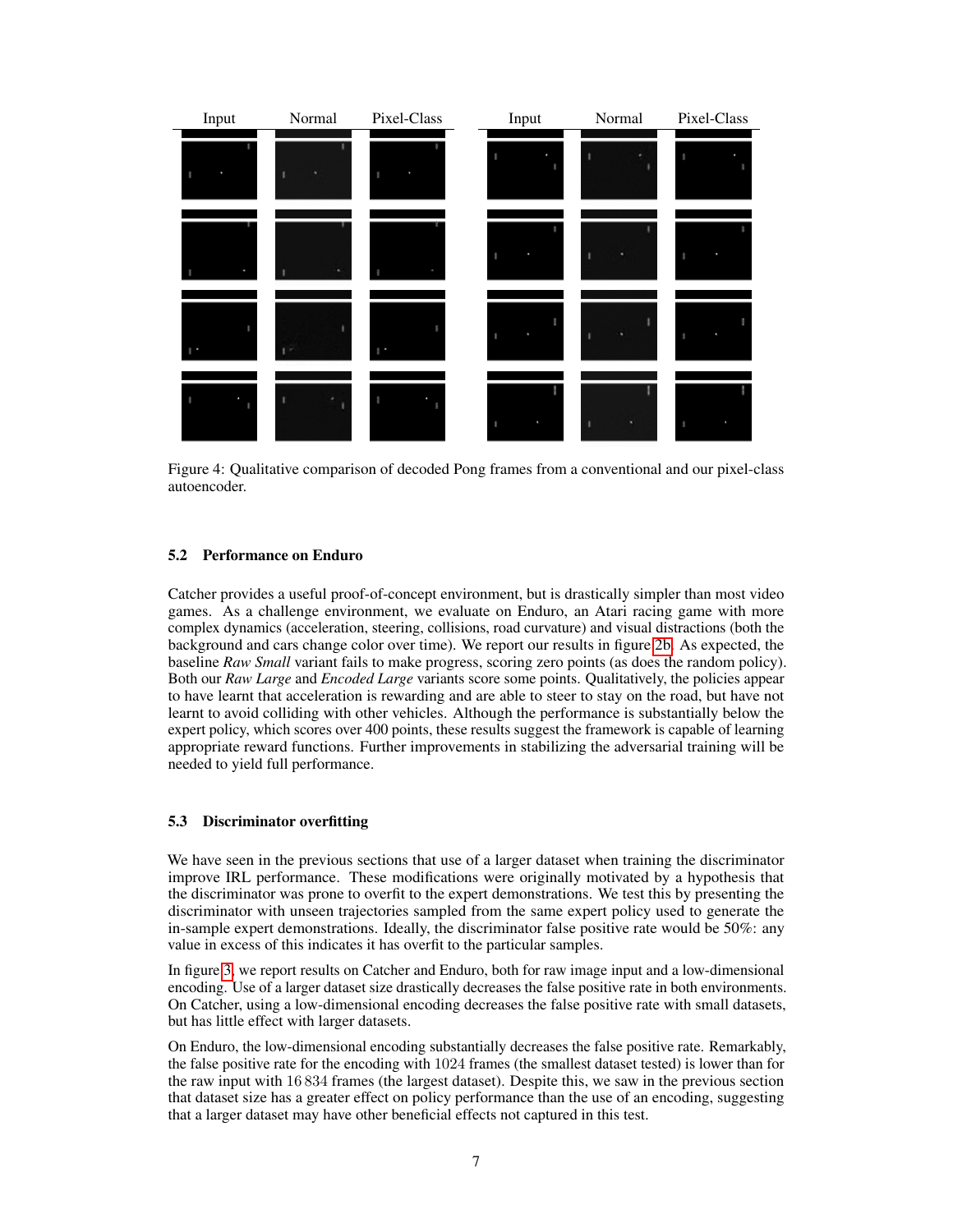#### 5.4 Pixel-class autoencoder performance

The previous section showed that using an autoencoder reduces discriminator overfitting. In figure [4,](#page-6-0) we directly compare decoded images from our pixel-class autoencoder to images produced by a conventional autoencoder on Pong. While both methods obtain reasonably high-fidelity, our pixelclass autoencoder achieves a substantially sharper rendering of the moving ball, with the ball in one case almost disappearing in the conventional design (row 3, left). We also find the pixel-class autoencoder to have comparable mean-squared error to the conventional autoencoder, despite this not being a design objective of our autoencoder.

Our primary focus is on inverse reinforcement learning, not autoencoder design, and we believe better autoencoder designs exist; we postpone discussion of this to the further work section. Of course, any autoencoder improvement would tend to improve the performance of our IRL algorithm, the primary contribution of this paper.

# 6 Discussion

### 6.1 Summary

We have developed the first adversarial inverse reinforcement learning algorithm applicable to video game environments. Two key modifications were needed to achieve stable training: normalizing the reward to avoid drift over time, and collecting background samples from multiple iterations of forward RL. We additionally learn a low-dimensional embedding with an autoencoder to improve the sample efficiency on expert demonstrations. With these modifications, we are able to achieve near expert-level performance on Catcher, a simple PyGame environment. Our code and experimental results are available at <https://github.com/HumanCompatibleAI/atari-irl>.

#### 6.2 Limitations and future work

Our performance on Atari games improves compared to the baseline vanilla CNN-AIRL approach, but remains substantially below expert-level on the games we evaluated on. This highlights the need for further work to scale inverse reinforcement learning to Atari games.

Increasing the number of background samples reduces, but does not eliminate, discriminator overfitting. In concurrent work, [Peng et al.](#page-9-18) [\(2018\)](#page-9-18) developed a variational discriminator bottleneck that stabilizes a range of adversarial learning tasks, including adversarial IRL on simple point-mass environments. Application of this method might further reduce overfitting, improving performance in the Atari domain.

Use of an autoencoder to learn a low-dimensional representation of the state substantially improved performance in our experiments. However, autoencoders are optimized to recover the original image, which includes many details that are irrelevant to the reward. We expect the recent Causal InfoGAN method that takes into account the sequential nature of the data would learn a more suitable embedding [\(Kurutach et al., 2018\)](#page-9-19).

There is also scope for improving the data used to train the autoencoder. We currently collect frames via random exploration, but this is unlikely to reach many important states. It would be better to use a more systematic approach for unsupervised exploration, such as Diversity is All You Need [\(Eysenbach et al., 2018\)](#page-8-16). Alternately, one could periodically re-train the autoencoder using frames collected from rollouts of the policy.

Currently, we use the Proximal Policy Optimization (PPO) RL algorithm for generator training [\(Schul](#page-9-16)[man et al., 2017\)](#page-9-16). However, Q-learning methods such as DQN typically attain higher reward on Atari games than policy-gradient algorithms such as PPO. Unfortunately, Q-learning methods are likely to be particularly sensitive to the reward function changing after each discriminator training step. A resolution to this, perhaps extending our reward normalization heuristic, could substantially improve performance.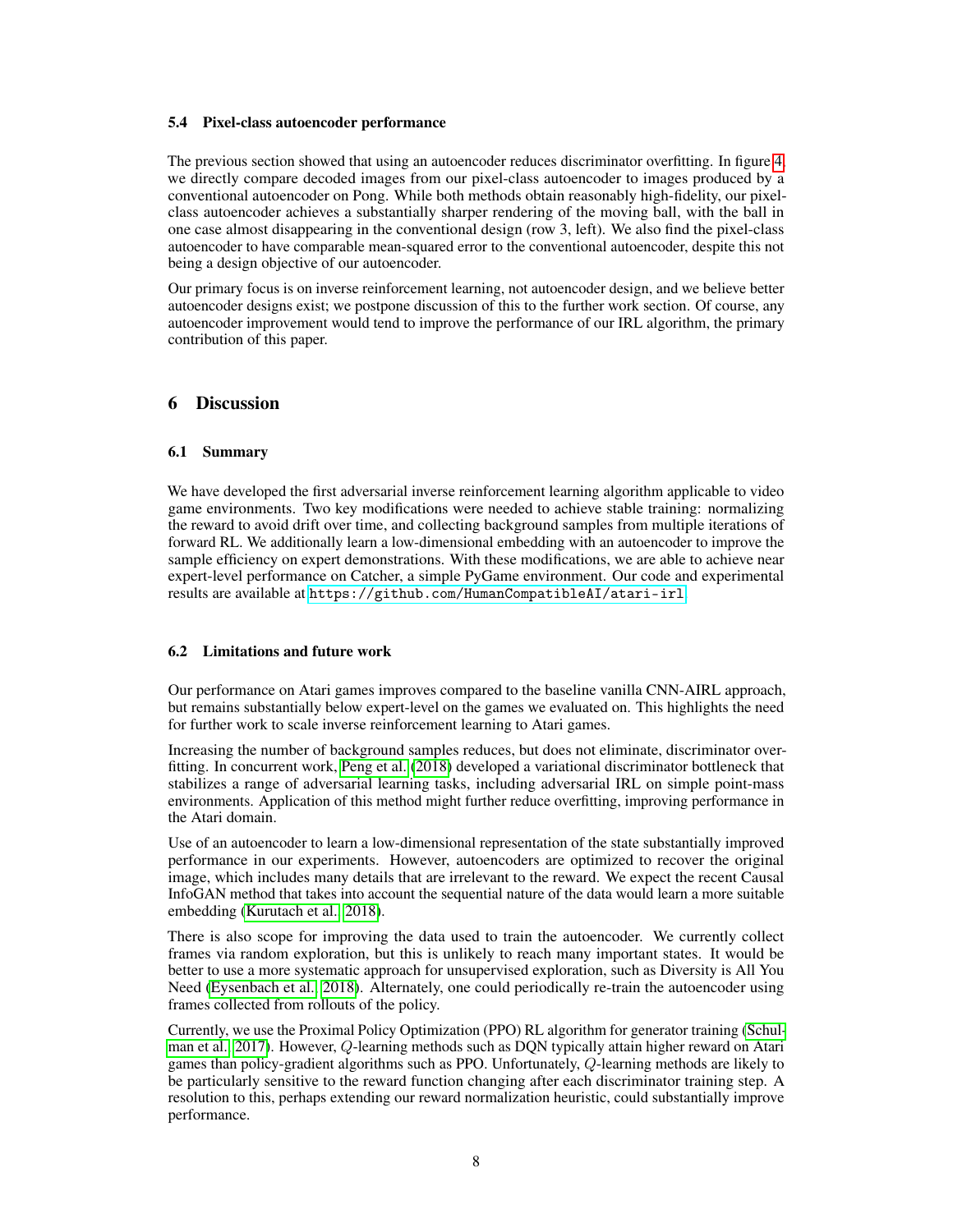#### Acknowledgments

This work was supported by the Center for Human-Compatible AI and the Open Philanthropy Project, the Future of Life Institute and the Leverhulme Trust. We would like to thank Sam Toyer, Lawrence Chan, Matthew Rahtz and Daniel Filan for comments on an earlier draft.

## References

- <span id="page-8-5"></span>Pieter Abbeel and Andrew Y Ng. Apprenticeship learning via inverse reinforcement learning. In *ICML*, 2004.
- <span id="page-8-11"></span>Yusuf Aytar, Tobias Pfaff, David Budden, Tom Le Paine, Ziyu Wang, and Nando de Freitas. Playing hard exploration games by watching youtube. *CoRR*, abs/1805.11592, 2018.
- <span id="page-8-0"></span>Marc G Bellemare, Yavar Naddaf, Joel Veness, and Michael Bowling. The arcade learning environment: An evaluation platform for general agents. *JAIR*, 47:253–279, 2013.
- <span id="page-8-7"></span>Mariusz Bojarski, Davide Del Testa, Daniel Dworakowski, Bernhard Firner, Beat Flepp, Prasoon Goyal, Lawrence D. Jackel, Mathew Monfort, Urs Muller, Jiakai Zhang, Xin Zhang, Jake Zhao, and Karol Zieba. End to end learning for self-driving cars. *CoRR*, abs/1604.07316, 2016.
- <span id="page-8-6"></span>Abdeslam Boularias, Jens Kober, and Jan Peters. Relative entropy inverse reinforcement learning. In *AISTATS*, pages 182–189, 2011.
- <span id="page-8-12"></span>Paul F Christiano, Jan Leike, Tom Brown, Miljan Martic, Shane Legg, and Dario Amodei. Deep reinforcement learning from human preferences. In *NIPS*, pages 4299–4307, 2017.
- <span id="page-8-16"></span>Benjamin Eysenbach, Abhishek Gupta, Julian Ibarz, and Sergey Levine. Diversity is all you need: Learning skills without a reward function. *CoRR*, abs/1802.06070, 2018.
- <span id="page-8-4"></span>Chelsea Finn, Paul F. Christiano, Pieter Abbeel, and Sergey Levine. A connection between generative adversarial networks, inverse reinforcement learning, and energy-based models. *CoRR*, abs/1611.03852, 2016a. URL <http://arxiv.org/abs/1611.03852>.
- <span id="page-8-1"></span>Chelsea Finn, Sergey Levine, and Pieter Abbeel. Guided cost learning: Deep inverse optimal control via policy optimization. In *ICML*, pages 49–58, 2016b.
- <span id="page-8-8"></span>Chelsea Finn, Tianhe Yu, Tianhao Zhang, Pieter Abbeel, and Sergey Levine. One-shot visual imitation learning via meta-learning. In *CoRL*, volume 78 of *PMLR*, pages 357–368, 13–15 Nov 2017.
- <span id="page-8-15"></span>Nir Friedman and Stuart Russell. Image segmentation in video sequences: A probabilistic approach. In *UAI*, pages 175–181, 1997.
- <span id="page-8-13"></span>Justin Fu. Adversarial inverse reinforcement learning codebase. [https://github.com/](https://github.com/justinjfu/inverse_rl) [justinjfu/inverse\\_rl](https://github.com/justinjfu/inverse_rl), 2018.
- <span id="page-8-2"></span>Justin Fu, Katie Luo, and Sergey Levine. Learning robust rewards with adversarial inverse reinforcement learning. In *ICLR*, 2017.
- <span id="page-8-14"></span>Ian Goodfellow, Jean Pouget-Abadie, Mehdi Mirza, Bing Xu, David Warde-Farley, Sherjil Ozair, Aaron Courville, and Yoshua Bengio. Generative adversarial nets. In *NIPS*, pages 2672–2680, 2014.
- <span id="page-8-3"></span>Matteo Hessel, Joseph Modayil, Hado van Hasselt, Tom Schaul, Georg Ostrovski, Will Dabney, Daniel Horgan, Bilal Piot, Mohammad Gheshlaghi Azar, and David Silver. Rainbow: Combining improvements in deep reinforcement learning. In *AAAI 2018*, 2018.
- <span id="page-8-9"></span>Todd Hester, Matej Vecerik, Olivier Pietquin, Marc Lanctot, Tom Schaul, Bilal Piot, Dan Horgan, John Quan, Andrew Sendonaris, Ian Osband, Gabriel Dulac-Arnold, John Agapiou, Joel Z. Leibo, and Audrunas Gruslys. Deep Q-learning from demonstrations. In *AAAI*, 2018.
- <span id="page-8-10"></span>Vitaly Kurin, Sebastian Nowozin, Katja Hofmann, Lucas Beyer, and Bastian Leibe. The Atari grand challenge dataset. *CoRR*, abs/1705.10998, 2017.